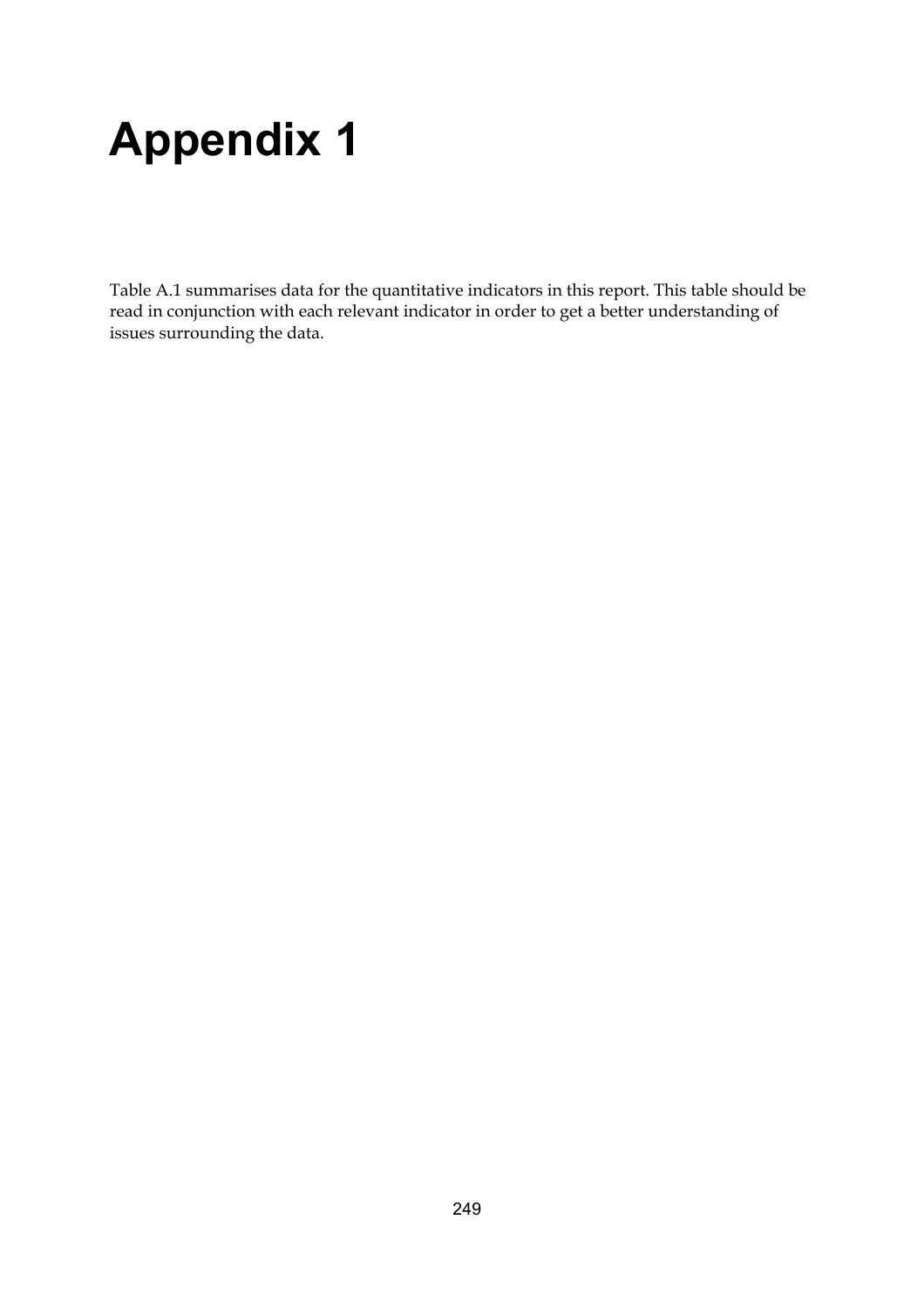### **Table A.1: Summary of quantitative indicators**

| No.            | <b>Performance indicator</b>                                                                       | Page | <b>Source</b> | Year      | <b>NSW</b> | Vic   | Qld   | <b>WA</b> | <b>SA</b> | Tas   | <b>ACT</b> | <b>NT</b> | Aust   |
|----------------|----------------------------------------------------------------------------------------------------|------|---------------|-----------|------------|-------|-------|-----------|-----------|-------|------------|-----------|--------|
|                | <b>Government inputs</b>                                                                           |      |               |           |            |       |       |           |           |       |            |           |        |
| $\overline{2}$ | Per person state/territory government expenditure on<br>health services for Indigenous people (\$) | 20   | <b>AIHW</b>   | $01 - 02$ | 2,189      | 2,398 | 2,401 | 3,850     | 2,383     | 815   | 2,538      | 4,522     | 2,749  |
| 4              | Total government expenditure on selected health<br>promotion programs (\$'000)                     | 29   | states        | $03 - 04$ | 1,105      | 6,030 | 2,914 | 4,630     | n.a.      |       | 70         | 1,679     | 24,421 |
|                | Determinants of health-social equity                                                               |      |               |           |            |       |       |           |           |       |            |           |        |
| 5              | Life expectancy at birth (years)                                                                   | 44   | <b>ABS</b>    | $96 - 01$ |            |       |       |           |           |       |            |           |        |
|                | Males                                                                                              |      |               |           | 60         | 60    | 59    | 59        | 59        | 60    | 60         | 58        | 59     |
|                | Females                                                                                            |      |               |           | 65         | 65    | 63    | 67        | 67        | 65    | 65         | 65        | 65     |
| 6              | Infant mortality rate per 1,000 live births                                                        | 46   | <b>AIHW</b>   | $01 - 03$ | n.p.       | n.p.  | 11.2  | 15.9      | 9.1       | n.p.  | n.p.       | 14.8      | n.p.   |
| 7              | Income poverty-proportion of persons with incomes:                                                 | 48   | <b>ABS</b>    | 2002      |            |       |       |           |           |       |            |           |        |
|                | Less than Australian 20th percentile                                                               |      |               |           | 45         | 41    | 43    | 46        | 47        | 39    | 23         | 49        | 44     |
|                | Less than Australian 50th percentile                                                               |      |               |           | 74         | 75    | 76    | 79        | 78        | 76    | 47         | 83        | 76     |
| 8              | Proportion of 20-24 year olds who completed<br>secondary school education                          | 50   | <b>ABS</b>    | 2002      |            |       |       |           |           |       |            |           |        |
|                | Males                                                                                              |      |               |           | 27.5       | 25.0  | 39.1  | 11.0      | 42.2      | 20.3  | 22.0       | 16.3      | 27.1   |
|                | Females                                                                                            |      |               |           | 32.4       | 40.0  | 31.3  | 15.3      | 30.0      | 41.3  | 62.2       | 21.8      | 29.0   |
| 9              | Employment status-proportion aged 20-64 who were:                                                  | 52   | <b>ABS</b>    | 2002      |            |       |       |           |           |       |            |           |        |
|                | Employed                                                                                           |      |               |           | 49.8       | 51.8  | 51.8  | 54.4      | 51.8      | 54.6  | 70.9       | 51.5      | 51.8   |
|                | Unemployed                                                                                         |      |               |           | 14.7       | 8.8   | 13.9  | 11.7      | 11.3      | 10.0  | 2.8        | 6.5       | 12.1   |
|                | Not in the labour force                                                                            |      |               |           | 35.5       | 39.4  | 34.4  | 33.9      | 36.9      | 35.4  | 26.3       | 41.9      | 36.0   |
| 10             | Housing utilities-proportion of dwellings in<br>communities connected to:                          | 45   | <b>ABS</b>    | 2001      |            |       |       |           |           |       |            |           |        |
|                | Sewerage system                                                                                    |      |               |           | 100.0      | 100.0 | 99.8  | 98.9      | 100.0     | 100.0 | n.a.       | 96.4      | 98.2   |
|                | Water supply                                                                                       |      |               |           | 100.0      | 100.0 | 99.5  | 99.3      | 99.3      | 100.0 | n.a.       | 97.8      | 98.8   |
|                | Electricity supply                                                                                 |      |               |           | 100.0      | 100.0 | 99.7  | 99.0      | 97.9      | 100.0 | n.a.       | 96.3      | 98.0   |
| 11             | Imprisonment rate per 100,000                                                                      | 57   | <b>ABS</b>    | 2004      | 2,012      | 1,069 | 1,572 | 3,114     | 1,624     | 597   | 1,095      | 1,589     | 1,852  |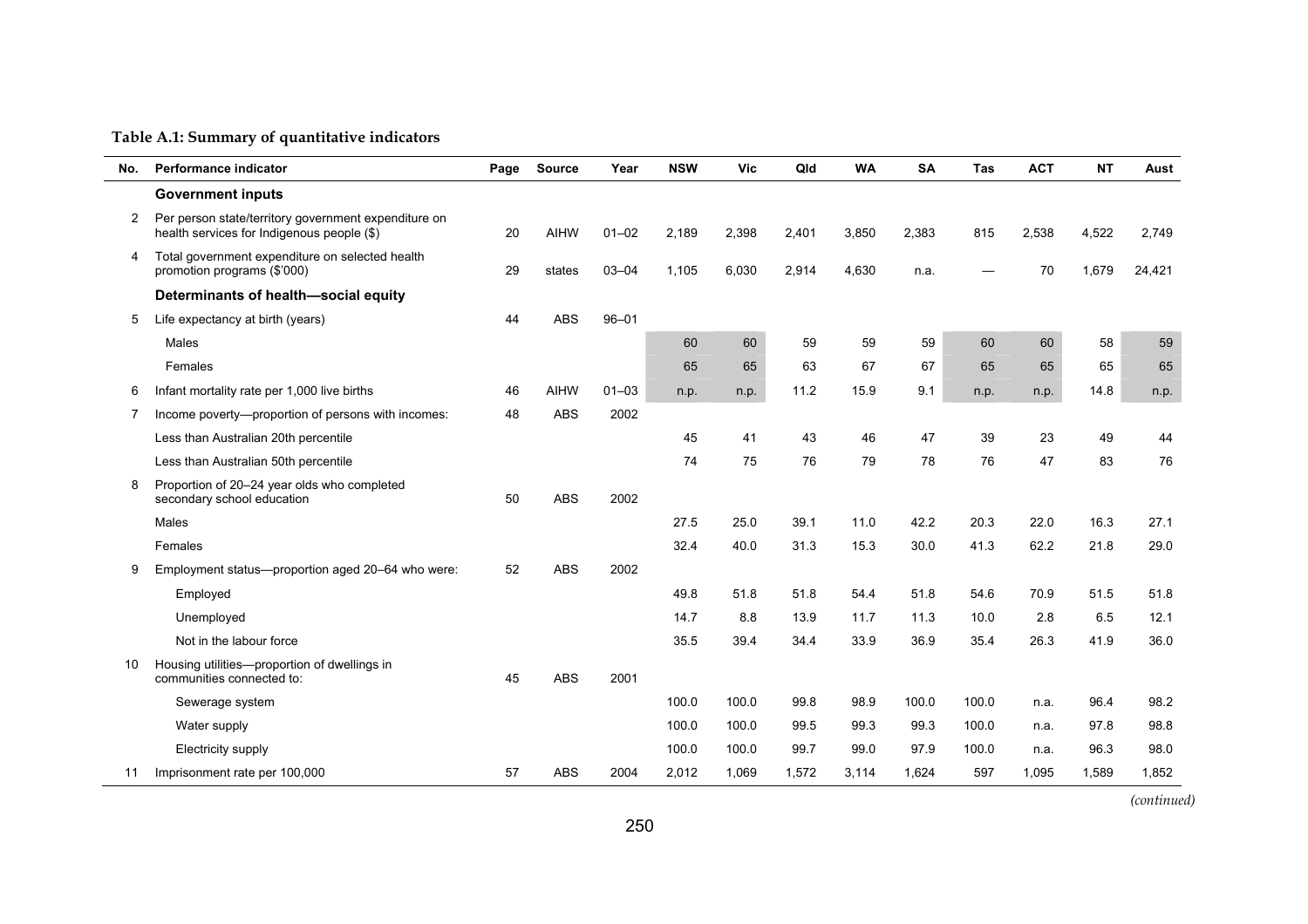| No. | Performance indicator                                                                                                                                               | Page | <b>Source</b>             | Year       | <b>NSW</b>  | Vic  | Qld   | <b>WA</b> | <b>SA</b> | <b>Tas</b> | <b>ACT</b> | <b>NT</b> | Aust  |
|-----|---------------------------------------------------------------------------------------------------------------------------------------------------------------------|------|---------------------------|------------|-------------|------|-------|-----------|-----------|------------|------------|-----------|-------|
|     | Determinants of health-access to services                                                                                                                           |      |                           |            |             |      |       |           |           |            |            |           |       |
| 15  | Aboriginal and Torres Strait Islander community<br>controlled health services:                                                                                      | 76   | <b>OATSIH</b><br>/ states | $03 - 04$  |             |      |       |           |           |            |            |           |       |
|     | Number                                                                                                                                                              |      |                           |            | $29^{(a)}$  | 21   | 27    | 21        | 10        | 5          | n.a.       | 27        | 140   |
|     | Per person expenditure                                                                                                                                              |      |                           |            | $247^{(a)}$ | 821  | 240   | 656       | 763       | 200        | n.a.       | 747       | 365   |
| 16  | Proportion of communities 25 km or more to a<br>community health clinic and 10km or more from<br>nearest hospital                                                   | 64   | <b>ABS</b>                | 2001       | 17          | n.a. | 51    | 49        | 44        | n.a.       | n.a.       | 54        | 50    |
| 17  | Proportion of communities 50 km or more to an acute<br>care hospital                                                                                                | 66   | <b>ABS</b>                | 2001       | 13          | n.a. | 68    | 74        | 75        | n.a.       | n.a.       | 88        | 78    |
| 18  | Proportion of communities of less than 50 people and<br>more than 50 km from a community health clinic not<br>visited by health professionals at least once a month | 67   | <b>ABS</b>                | 2001       | n.p.        | n.p. | 97.4  | 75.9      | 100       | n.p.       | n.p.       | 72.8      | 76.7  |
| 20  | The proportion of Aboriginal and Torres Strait Islander<br>people in the health workforce                                                                           | 95   | <b>ABS</b>                | 2002       | n.a.        | 0.3  | 2.1   | 1.6       | 0.9       | 2.0        | 0.4        | 4.1       | n.a.  |
| 21  | Higher education-the number of Aboriginal and<br>Torres Strait Islander people who:                                                                                 | 103  | <b>DEST</b>               | 2003       |             |      |       |           |           |            |            |           |       |
|     | (a) had gained a health qualification (VET & HEdn<br>data)                                                                                                          |      |                           |            | 158         | 58   | 112   | 84        | 37        | 9          | 3          | 40        | 507   |
|     | (b) were enrolled to gain a health qualification (VET<br>& HEdn data)                                                                                               |      |                           |            | 733         | 246  | 889   | 404       | 375       | 33         | 14         | 419       | 3,138 |
| 22  | Number of health professionals working in primary<br>health care centres for Indigenous people                                                                      | 111  | <b>OATSIH</b>             | June<br>03 | 521(a)      | 235  | 441   | 599       | 375       | 40         | n.a.       | 491       | 2.606 |
| 23  | Workforce availability in hospitals that provide<br>services to Aboriginal and Torres Strait Islander<br>people                                                     | 114  | states                    |            | n.a.        | n.a. | 1,481 | 772       | n.a.      | n.a.       | n.a.       | 1,310     | n.a.  |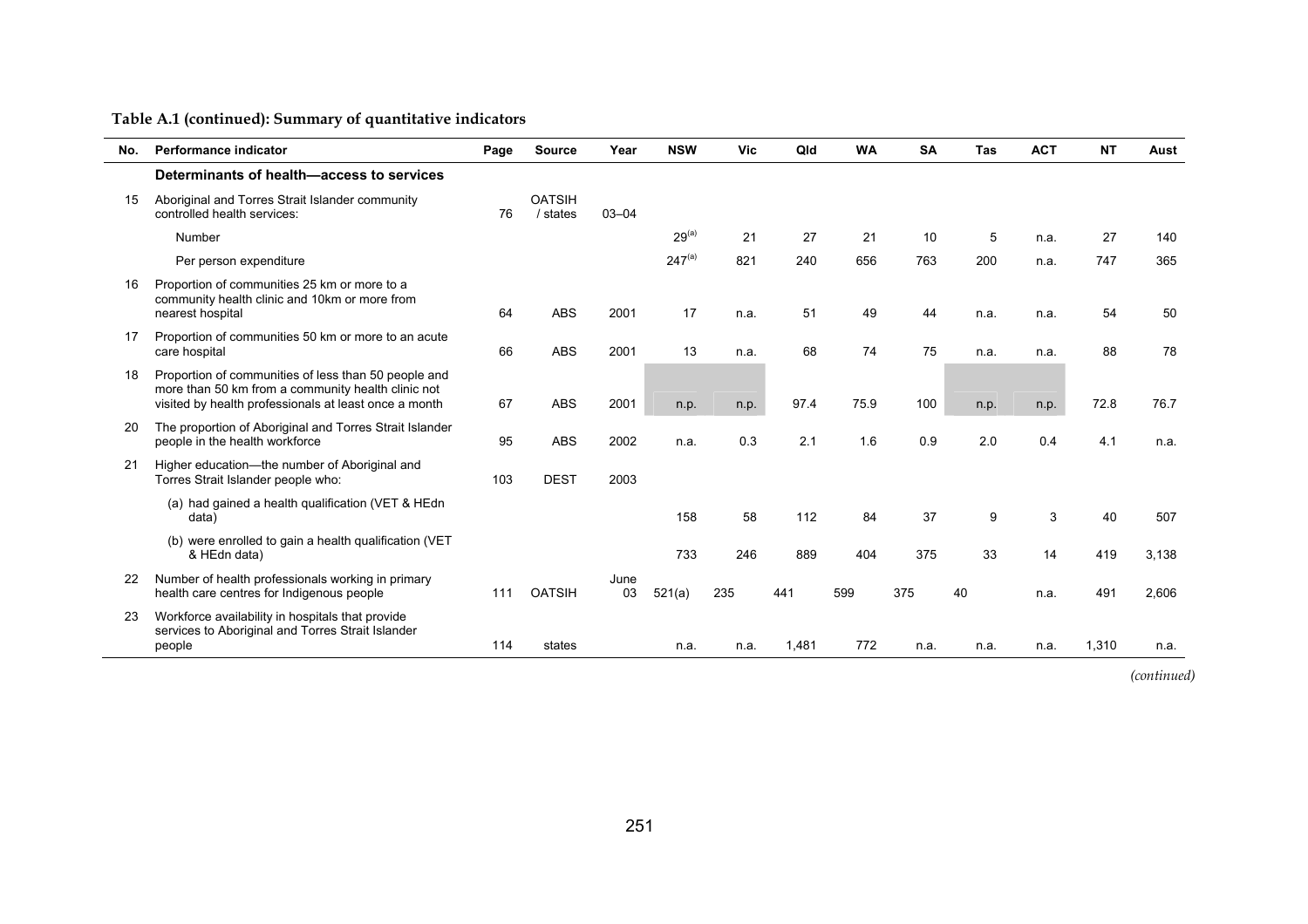| No. | Performance indicator                                                                                                     | Page | <b>Source</b>         | Year      | <b>NSW</b> | <b>Vic</b> | Qld   | <b>WA</b> | <b>SA</b> | Tas  | <b>ACT</b> | <b>NT</b> | Aust |
|-----|---------------------------------------------------------------------------------------------------------------------------|------|-----------------------|-----------|------------|------------|-------|-----------|-----------|------|------------|-----------|------|
|     | Determinants of health-risk markers                                                                                       |      |                       |           |            |            |       |           |           |      |            |           |      |
| 26  | Childhood immunisation rates-proportion of children<br>fully immunised at:                                                | 127  | <b>HIC</b>            | June 04   |            |            |       |           |           |      |            |           |      |
|     | 1 year                                                                                                                    |      |                       |           | 85         | 88         | n.p.  | 78        | 83        | n.p. | n.p.       | 84        | n.p. |
|     | 2 years                                                                                                                   |      |                       |           | 87         | 86         | n.p.  | 87        | 94        | n.p. | n.p.       | 94        | n.p. |
|     | 6 years                                                                                                                   |      |                       |           | 85         | 84         | n.p.  | 78        | 82        | n.p. | n.p.       | 89        | n.p. |
| 28  | Proportion of low-birthweight infants                                                                                     | 129  | <b>AIHW</b>           | $00 - 02$ | 12.0       | 13.1       | 11.6  | 14.5      | 17.6      | n.a. | 21.8       | 13.0      | 12.9 |
| 29  | Smoking prevalence—proportion of adults who were:                                                                         | 131  | <b>ABS</b>            | 2002      |            |            |       |           |           |      |            |           |      |
|     | <b>Current smokers</b>                                                                                                    |      |                       |           | 54.3       | 56.0       | 53.2  | 50.0      | 50.2      | 47.2 | 45.7       | 55.9      | 53.1 |
|     | Ex-smokers                                                                                                                |      |                       |           | 16.0       | 21.6       | 17.4  | 18.4      | 19.0      | 20.7 | 22.3       | 8.7       | 16.5 |
| 30  | Alcohol consumption-proportion of adults who:                                                                             | 134  | <b>ABS</b>            | 2002      |            |            |       |           |           |      |            |           |      |
|     | Consumed alcohol in 12 mths prior to survey                                                                               |      |                       |           | 74.8       | 75.2       | 71.2  | 71.8      | 69.7      | 81.4 | 85.3       | 42.5      | 69.4 |
|     | Of those who consumed alcohol in 12 mths prior to<br>survey, drank at risky/high- risk levels in 2 wks prior<br>to survey |      |                       |           | 50.1       | 44.9       | 51.4  | 52.6      | 53.1      | 40.5 | 45.6       | 52.7      | 50.4 |
| 31  | Overweight and obesity-proportion of adults who<br>were:                                                                  | 107  | <b>ABS</b>            | 2001      |            |            |       |           |           |      |            |           |      |
|     | Overweight                                                                                                                |      |                       |           | n.a.       | n.a.       | n.a.  | n.a.      | n.a.      | n.a. | n.a.       | n.a.      | 26   |
|     | Obese                                                                                                                     |      |                       |           | n.a.       | n.a.       | n.a.  | n.a.      | n.a.      | n.a. | n.a.       | n.a.      | 22   |
| 32  | Child protection substantiations rate per 1,000                                                                           | 138  | <b>AIHW</b>           | $03 - 04$ | n.a.       | 57.7       | 20.8  | 11.2      | 39.9      | 1.6  | 25.3       | 16.2      | n.a. |
| 35  | Number of injuries presenting to hospital accident and<br>emergency facilities                                            | 110  | states                | $03 - 04$ | 8,211      | 2,508      | 2,625 | 3,411     | n.a.      | n.a. | 304        | 6,211     | n.a. |
|     | <b>Outcomes for people</b>                                                                                                |      |                       |           |            |            |       |           |           |      |            |           |      |
| 37  | Notification rates per 100,000 for vaccine preventable<br>diseases:                                                       | 146  | DoHA-<br><b>NNDSS</b> | 2004      |            |            |       |           |           |      |            |           |      |
|     | Pertussis                                                                                                                 |      |                       |           | 37.5       | n.p.       | 114.9 | 63.2      | 22.2      | 0.0  | 0.0        | n.p.      | 24.8 |
| 38  | Notification rates per 100,000 for meningococcal<br>disease                                                               | 148  | DoHA-<br><b>NNDSS</b> | 2004      | 7.8        | 0.0        | 8.2   | 8.6       | n.p.      | n.p. | n.p.       | 3.4       | 8.1  |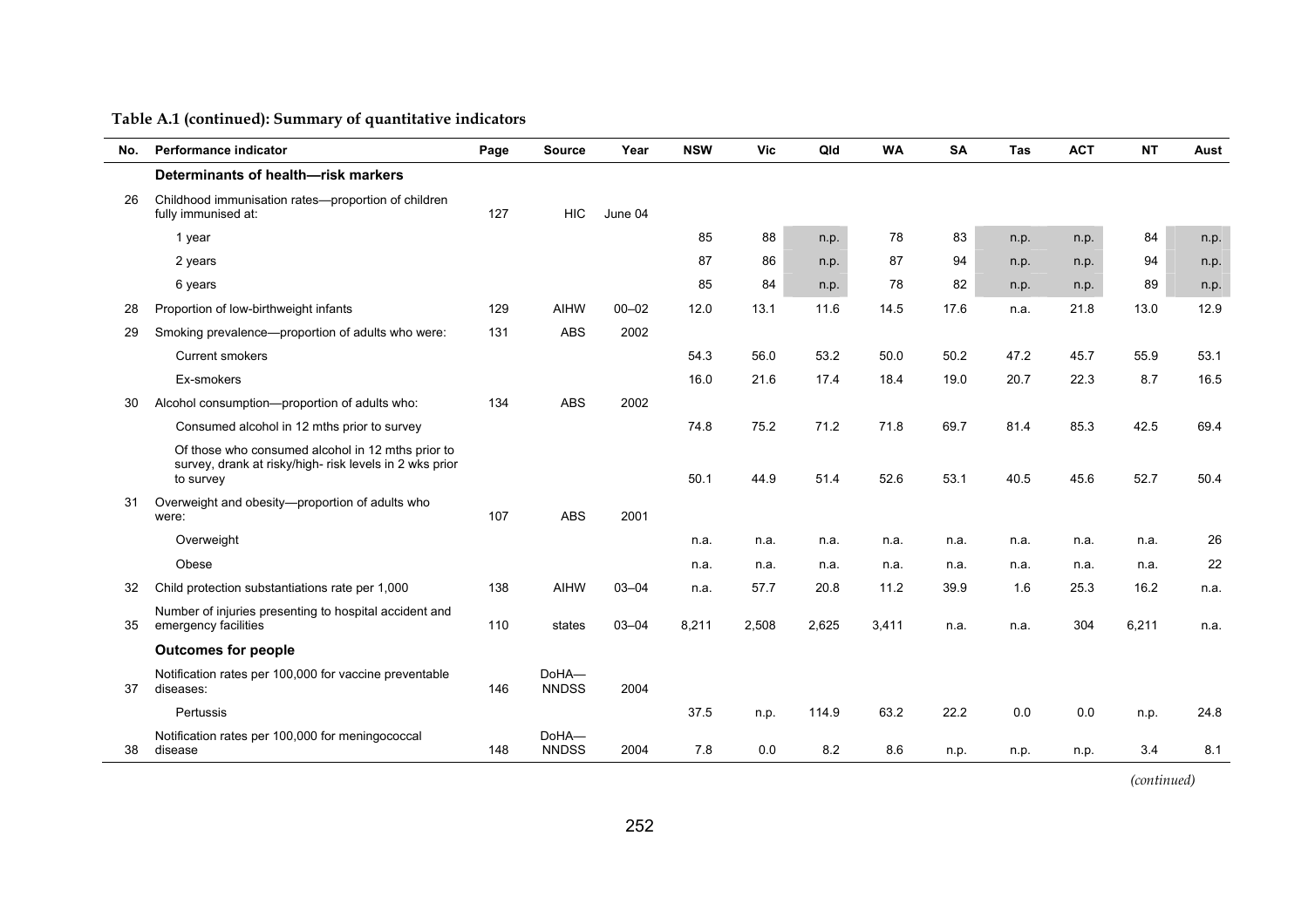| No. | Performance indicator                                                       | Page | <b>Source</b>         | Year      | <b>NSW</b> | Vic   | Qld     | <b>WA</b> | <b>SA</b> | <b>Tas</b> | <b>ACT</b> | <b>NT</b> | Aust    |
|-----|-----------------------------------------------------------------------------|------|-----------------------|-----------|------------|-------|---------|-----------|-----------|------------|------------|-----------|---------|
| 39  | Notification rates per 100,000 for sexually<br>transmitted diseases:        | 149  | DoHA-<br><b>NNDSS</b> | 2004      |            |       |         |           |           |            |            |           |         |
|     | Males                                                                       |      |                       |           |            |       |         |           |           |            |            |           |         |
|     | Gonorrhoea                                                                  |      |                       |           | 26.6       | n.p.  | 419.4   | 2,062.2   | 964.4     | n.p.       | n.p.       | 2,968.9   | 870.5   |
|     | Syphilis                                                                    |      |                       |           | 0.0        | 0.0   | 0.0     | 0.0       | 0.0       | n.p.       | n.p.       | 302.1     | 123.6   |
|     | Chlamydia                                                                   |      |                       |           | 260.2      | 307.7 | 1,674.7 | 1,423.6   | 991.2     | n.p.       | n.p.       | 1,876.6   | 1,481.4 |
|     | Females                                                                     |      |                       |           |            |       |         |           |           |            |            |           |         |
|     | Gonorrhoea                                                                  |      |                       |           | 28.2       | n.p.  | 461.0   | 1,776.7   | 1,084.4   | n.p.       | n.p.       | 3,528.8   | 866.7   |
|     | Syphilis                                                                    |      |                       |           | 0.0        | 0.0   | 0.0     | 0.0       | 0.0       | n.p.       | n.p.       | 296.9     |         |
|     | Chlamydia                                                                   |      |                       |           | 195.1      | 427.9 | 1,501.6 | 2,234.7   | 1,484.6   | n.p.       | n.p.       | 3,134.8   | 1309.6  |
| 40  | Standardised hospital separation ratios for all<br>hospitalisations by sex: | 151  | <b>AIHW</b>           | $03 - 04$ |            |       |         |           |           |            |            |           |         |
|     | Males                                                                       |      |                       |           | 1.4        | $1.2$ | 1.9     | 2.6       | 2.6       | 0.4        | 1.2        | 3.0       | 1.9     |
|     | Females                                                                     |      |                       |           | 1.3        | 1.3   | 1.9     | 3.1       | 2.5       | 0.5        | 1.2        | 3.3       | 2.0     |
| 41  | Standardised hospital separations ratios for:                               | 154  | <b>AIHW</b>           | $03 - 04$ |            |       |         |           |           |            |            |           |         |
|     | Circulatory diseases                                                        |      |                       |           | 1.6        | 1.3   | 2.2     | 2.6       | 2.5       | 0.5        | 0.9        | 2.4       | 2.0     |
|     | Coronary heart disease                                                      |      |                       |           | 2.4        | 1.9   | 3.3     | 3.3       | 3.4       | 0.7        | 1.9        | 2.9       | 2.8     |
|     | Rheumatic fever and rheumatic heart disease                                 |      |                       |           | 25         | 2.1   | 10.2    | 14.8      | 5.1       | n.p.       | n.p.       | 45.9      | 11.5    |
| 42  | Standardised hospital separations ratios for:                               | 161  | <b>AIHW</b>           | $03 - 04$ |            |       |         |           |           |            |            |           |         |
|     | Injury and poisoning                                                        |      |                       |           | 1.4        | 1.1   | 1.8     | 3.4       | 2.2       | 0.4        | 0.7        | 2.5       | 1.9     |
|     | <b>Transport accidents</b>                                                  |      |                       |           | 1.0        | 0.8   | 1.1     | 2.1       | 1.3       | 0.4        | 0.6        | 1.5       | $1.2$   |
|     | Other accidents                                                             |      |                       |           | 1.2        | 1.1   | 1.6     | 2.3       | 1.7       | 0.4        | 0.5        | 1.8       | 1.5     |
|     | Self-harm                                                                   |      |                       |           | 2.2        | 2.0   | 1.7     | 3.1       | 3.4       | 0.9        | 1.4        | 2.2       | 2.1     |
|     | Assault                                                                     |      |                       |           | 4.2        | 2.9   | 6.9     | 21.3      | 11.9      | 1.1        | 1.3        | 16.6      | 9.3     |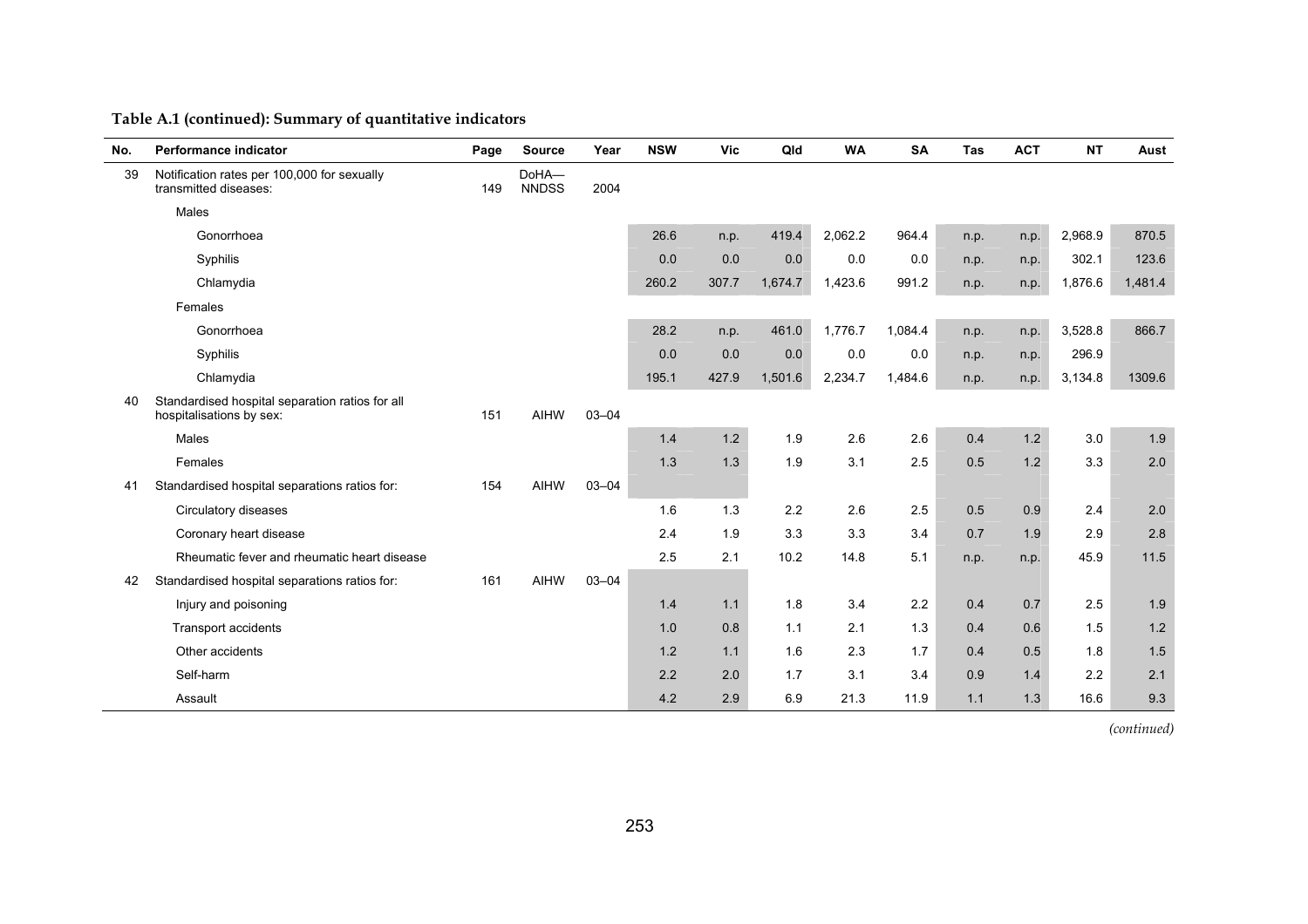| No. | <b>Performance indicator</b>                                                     | Page | <b>Source</b> | Year      | <b>NSW</b> | Vic   | Qld  | <b>WA</b> | <b>SA</b> | Tas  | <b>ACT</b> | <b>NT</b> | Aust |
|-----|----------------------------------------------------------------------------------|------|---------------|-----------|------------|-------|------|-----------|-----------|------|------------|-----------|------|
| 43  | Standardised hospital separations ratios for:                                    | 172  | <b>AIHW</b>   | $03 - 04$ |            |       |      |           |           |      |            |           |      |
|     | Respiratory disease                                                              |      |               |           | 1.6        | $1.2$ | 1.8  | 3.4       | 2.6       | 0.4  | 0.5        | 3.4       | 2.1  |
|     | Pneumonia                                                                        |      |               |           | 2.1        | 1.5   | 3.1  | 6.7       | 5.0       | 0.3  | 0.9        | 9.8       | 4.0  |
|     | Lung cancer                                                                      |      |               |           | 1.4        | 1.3   | 1.5  | 2.1       | 2.2       | n.p. | n.p.       | 2.3       | 1.7  |
| 44  | Standardised hospital separations ratios for:                                    | 179  | <b>AIHW</b>   | $03 - 04$ |            |       |      |           |           |      |            |           |      |
|     | Diabetes as a principal diagnosis                                                |      |               |           | 2.6        | 2.7   | 5.2  | 6.5       | 7.1       | 1.0  | 1.0        | 7.1       | 4.6  |
|     | Diabetes as an associated diagnosis                                              |      |               |           | 3.2        | 3.2   | 5.6  | 9.7       | 9.2       | 0.8  | 2.1        | 7.6       | 5.7  |
|     | Diabetes as a principal or an associated<br>diagnosis                            |      |               |           | 3.1        | 3.1   | 5.4  | 8.9       | 8.7       | 0.8  | 1.9        | 7.2       | 5.4  |
| 45  | Standardised hospital separation ratios for<br>tympanoplasty for otitis media    | 186  | <b>AIHW</b>   | $03 - 04$ | 1.0        | n.p.  | 1.9  | 13.9      | 2.1       | n.p. | n.p.       | 7.5       | 3.8  |
| 46  | Standardised hospital separations ratios for:                                    | 188  | <b>AIHW</b>   | $03 - 04$ |            |       |      |           |           |      |            |           |      |
|     | Depressive disorders                                                             |      |               |           | 1.2        | 1.1   | 0.7  | 1.4       | 2.6       | 0.4  | 0.6        | 1.0       | 1.0  |
|     | Anxiety disorders                                                                |      |               |           | 1.3        | 1.1   | 1.1  | 2.1       | 3.7       | 0.9  | 0.7        | 0.4       | 1.3  |
|     | Substance use disorders                                                          |      |               |           | 4.9        | 2.8   | 2.9  | 5.7       | 5.1       | 0.8  | 12         | 1.1       | 3.7  |
|     | Psychotic disorders                                                              |      |               |           | n.p.       | n.p.  | n.p. | n.p.      | n.p.      | n.p. | n.p.       | n.p.      | n.p. |
| 48  | Stillbirths to Aboriginal and Torres Strait Islander<br>mothers per 1,000 births | 197  | <b>AIHW</b>   | $00 - 02$ | 11.0       | 15.5  | 12.3 | 12.9      | 18.0      | n.p. | n.p.       | 13.3      | n.p. |
| 49  | Probability of dying before age 55 years:                                        | 198  | <b>ABS</b>    | $96 - 01$ |            |       |      |           |           |      |            |           |      |
|     | Males                                                                            |      |               |           | 0.30       | 0.30  | 0.34 | 0.35      | 0.35      | 0.30 | 0.30       | 0.37      | 0.33 |
|     | Females                                                                          |      |               |           | 0.20       | 0.20. | 0.26 | 0.18      | 0.18      | 0.20 | 0.20.      | 0.21      | 0.22 |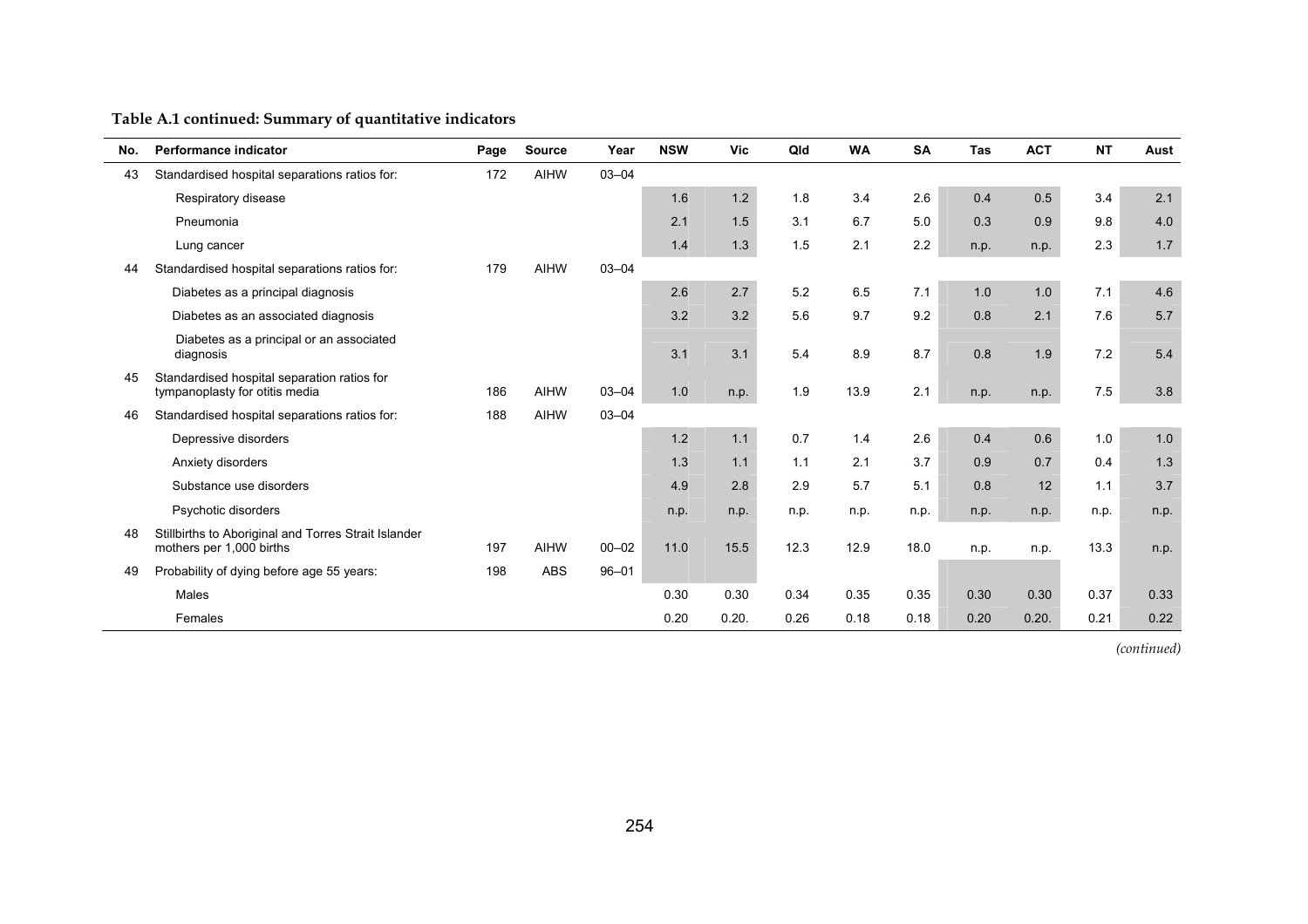| No. | Performance indicator                                   | Page | Source      | Year      | <b>NSW</b> | <b>Vic</b> | Qld  | <b>WA</b> | <b>SA</b> | Tas  | <b>ACT</b> | <b>NT</b> | Aust |
|-----|---------------------------------------------------------|------|-------------|-----------|------------|------------|------|-----------|-----------|------|------------|-----------|------|
| 50  | Age-specific all cause death rates per 1,000:           | 200  | <b>AIHW</b> | $01 - 03$ |            |            |      |           |           |      |            |           |      |
|     | Males                                                   |      |             |           |            |            |      |           |           |      |            |           |      |
|     | $0-4$ years                                             |      |             |           | n.p.       | n.p.       | 3.2  | 3.3       | 1.5       | n.p. | n.p.       | 4.9       | n.p. |
|     | 5-24 years                                              |      |             |           | n.p.       | n.p.       | 0.8  | 1.2       | 1.0       | n.p. | n.p.       | 1.7       | n.p. |
|     | 25-44 years                                             |      |             |           | n.p.       | n.p.       | 4.5  | 4.8       | 5.4       | n.p. | n.p.       | 10.0      | n.p. |
|     | 45-64 years                                             |      |             |           | n.p.       | n.p.       | 16.2 | 16.7      | 19.8      | n.p. | n.p.       | 25.0      | n.p. |
|     | 65 years and over                                       |      |             |           | n.p.       | n.p.       | 59.0 | 60.8      | 51.5      | n.p. | n.p.       | 82.3      | n.p. |
|     | Females                                                 |      |             |           |            |            |      |           |           |      |            |           |      |
|     | $0-4$ years                                             |      |             |           | n.p.       | n.p.       | 2.0  | 3.5       | 2.5       | n.p. | n.p.       | 4.1       | n.p. |
|     | 5-24 years                                              |      |             |           | n.p.       | n.p.       | 0.5  | 0.5       | 0.3       | n.p. | n.p.       | 0.9       | n.p. |
|     | 25-44 years                                             |      |             |           | n.p.       | n.p.       | 2.0  | 3.0       | 2.9       | n.p. | n.p.       | 5.2       | n.p. |
|     | 45-64 years                                             |      |             |           | n.p.       | n.p.       | 10.1 | 11.1      | 11.0      | n.p. | n.p.       | 15.5      | n.p. |
|     | 65 years and over                                       |      |             |           | n.p.       | n.p.       | 49.5 | 41.2      | 36.8      | n.p. | n.p.       | 58.4      | n.p. |
| 51  | Standardised mortality ratios for all causes by<br>sex: | 203  | <b>AIHW</b> | $01 - 03$ |            |            |      |           |           |      |            |           |      |
|     | Males                                                   |      |             |           | n.p.       | n.p.       | 2.9  | 3.2       | 3.3       | n.p. | n.p.       | 5.2       | n.p. |
|     | Females                                                 |      |             |           | n.p.       | n.p.       | 3.2  | 3.6       | 3.2       | n.p. | n.p.       | 5.4       | n.p. |
| 52  | Standardised mortality ratios for:                      | 206  | AIHW        | $01 - 03$ |            |            |      |           |           |      |            |           |      |
|     | (a) Circulatory diseases                                |      |             |           | n.p.       | n.p.       | 4.4  | 4.0       | 4.5       | n.p. | n.p.       | 6.7       | n.p. |
|     | (b) Coronary heart disease                              |      |             |           | n.p.       | n.p.       | 4.9  | 3.8       | 5.0       | n.p. | n.p.       | 6.5       | n.p. |
|     | (c) Rheumatic fever and rheumatic heart<br>disease      |      |             |           | n.p.       | n.p.       | 17.1 | 13.3      | n.p.      | n.p. | n.p.       | 55.9      | n.p. |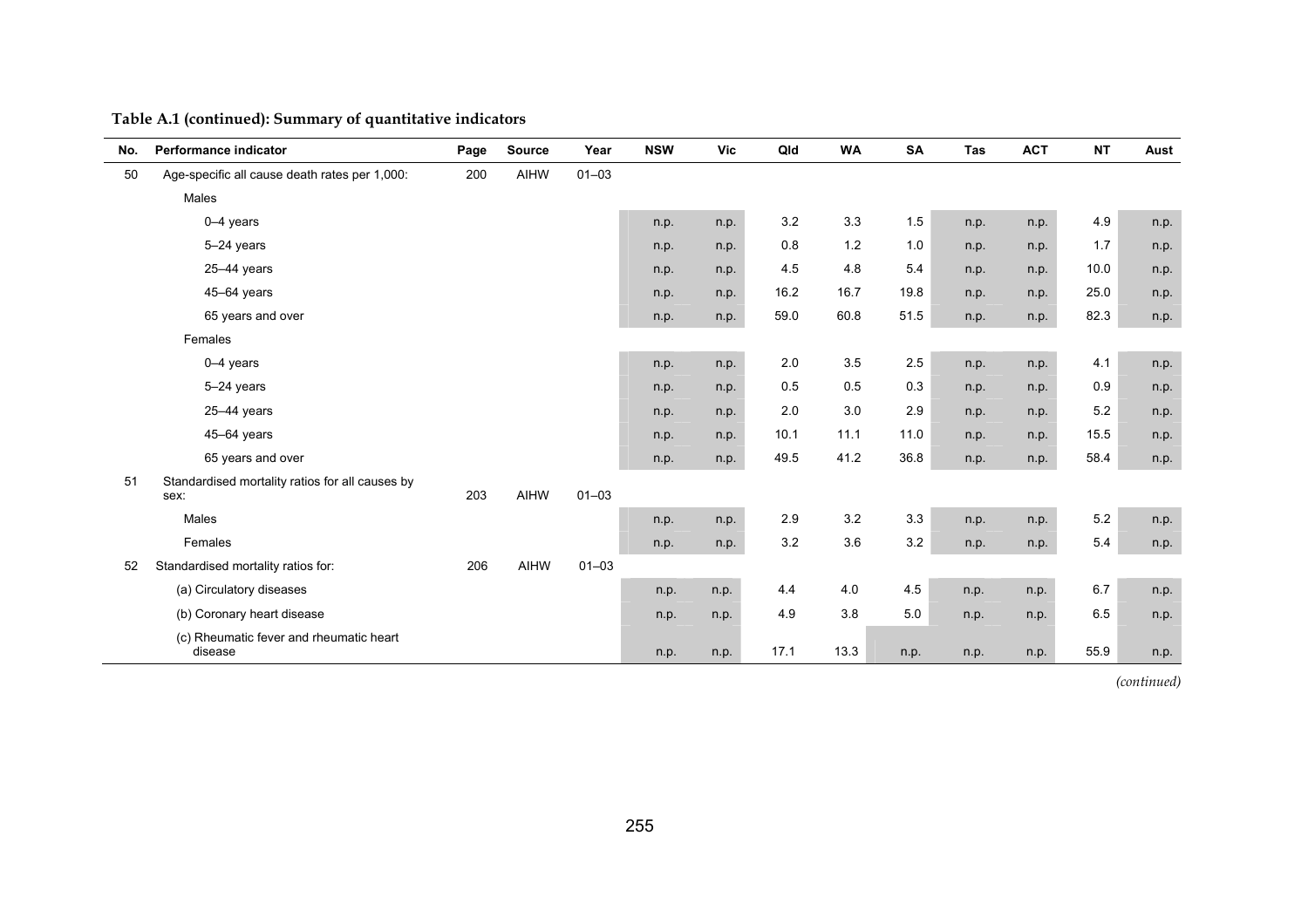| No. | Performance indicator                             | Page | Source      | Year      | <b>NSW</b> | Vic  | Qld  | <b>WA</b> | <b>SA</b> | <b>Tas</b> | <b>ACT</b> | <b>NT</b> | Aust |
|-----|---------------------------------------------------|------|-------------|-----------|------------|------|------|-----------|-----------|------------|------------|-----------|------|
| 53  | Standardised mortality ratios for:                | 213  | <b>AIHW</b> | $01 - 03$ |            |      |      |           |           |            |            |           |      |
|     | Injury and poisoning                              |      |             |           | n.p.       | n.p. | 2.5  | 2.8       | 3.4       | n.p.       | n.p.       | 4.9       | n.p. |
|     | Transport accidents                               |      |             |           | n.p.       | n.p. | 1.5  | 3.0       | 5.0       | n.p.       | n.p.       | 5.7       | n.p. |
|     | Other accidents                                   |      |             |           | n.p.       | n.p. | 2.5  | 3.5       | 2.1       | n.p.       | n.p.       | 2.5       | n.p. |
|     | Self-harm                                         |      |             |           | n.p.       | n.p. | 3.0  | 1.3       | 2.7       | n.p.       | n.p.       | 4.2       | n.p. |
|     | Assault                                           |      |             |           | n.p.       | n.p. | 5.0  | 7.0       | 7.2       | n.p.       | n.p.       | 17.2      | n.p. |
| 54  | Standardised mortality ratios for:                | 224  | <b>AIHW</b> | $01 - 03$ |            |      |      |           |           |            |            |           |      |
|     | Respiratory disease                               |      |             |           | n.p.       | n.p. | 5.4  | 5.5       | 6.6       | n.p.       | n.p.       | 10.0      | n.p. |
|     | Pneumonia                                         |      |             |           | n.p.       | n.p. | 7.9  | 14.7      | 9.7       | n.p.       | n.p.       | 12.0      | n.p. |
|     | Cancer of the lung, trachea and bronchus          |      |             |           | n.p.       | n.p. | 2.4  | 1.6       | 1.3       | n.p.       | n.p.       | 2.9       | n.p. |
| 55  | Standardised mortality ratios for:                | 231  | <b>AIHW</b> | $01 - 03$ |            |      |      |           |           |            |            |           |      |
|     | Diabetes as the underlying cause                  |      |             |           | n.p.       | n.p. | 13.9 | 16.7      | 15.6      | n.p.       | n.p.       | 22.0      | n.p. |
|     | Diabetes as an associated cause                   |      |             |           | n.p.       | n.p. | 9.3  | 9.0       | 9.2       | n.p.       | n.p.       | 10.7      | n.p. |
|     | Diabetes as an underlying or associated cause     |      |             |           | n.p.       | n.p. | 10.7 | 11.4      | 11.2      | n.p.       | n.p.       | 14.2      | n.p. |
| 56  | Standardised mortality ratios for cervical cancer | 238  | <b>AIHW</b> | $01 - 03$ | n.p.       | n.p. | 7.4  | n.p.      | n.p.      | n.p.       | n.p.       | n.p.      | n.p. |

(a) New South Wales and Australian Capital Territory data were combined to avoid identification of a single service's data.

*Notes* 

1. There were no data or information included in the report for indicator numbers 3, 27, 33, 34 and 36.

2. There were no data included in this table for indicator numbers 1, 12, 13, 14, 19, 24 and 25 as the data provided in the report were mainly qualitative.

#### **Symbols used in the table:**

n.p.(shaded) Not published because of data quality issues

- Rounded to zero
- 0 Zero
- . . Not applicable
- n.a. Not available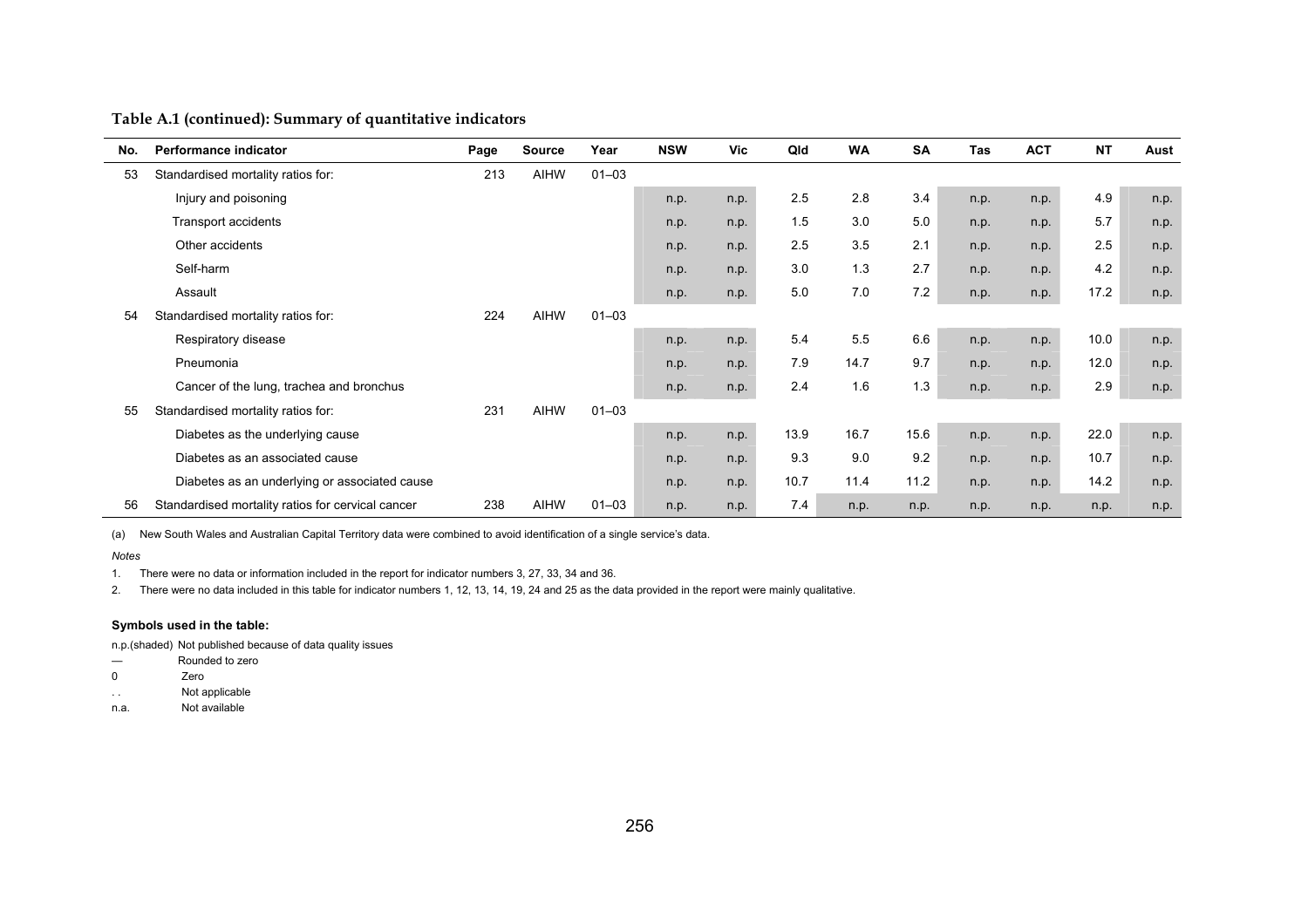## **Abbreviations**

| <b>ABS</b>      | <b>Australian Bureau of Statistics</b>                                                                                                            |
|-----------------|---------------------------------------------------------------------------------------------------------------------------------------------------|
| <b>ABSTUDY</b>  | Aboriginal and Torres Strait Islander Study Assistance Scheme                                                                                     |
| <b>ACAP</b>     | Aboriginal Cultural Awareness Program                                                                                                             |
| <b>ACCHO</b>    | Aboriginal Community Controlled Health Organisations                                                                                              |
| <b>ACCHS</b>    | Aboriginal Community Controlled Health Services                                                                                                   |
| AEP             | National Aboriginal and Torres Strait Islander Education Policy                                                                                   |
| <b>AFB</b>      | Away-from-base                                                                                                                                    |
| <b>AHMAC</b>    | Australian Health Ministers Advisory Council                                                                                                      |
| <b>AIHW</b>     | Australian Institute of Health and Welfare                                                                                                        |
| <b>AIMHI</b>    | Australian Integrated Mental Health Initiative                                                                                                    |
| <b>ALO</b>      | Aboriginal Liaison Officer                                                                                                                        |
| <b>AMSANT</b>   | Aboriginal Medical Services Alliance Northern Territory                                                                                           |
| <b>APHCAP</b>   | Aboriginal Primary Health Care Access Program                                                                                                     |
| APY             | Anangu Pitjantjatjara Yankunytjatjara                                                                                                             |
| <b>ATSI</b>     | Aboriginal and Torres Strait Islanders                                                                                                            |
| <b>ATSIC</b>    | Aboriginal and Torres Strait Islander Commission                                                                                                  |
| <b>ATSIPHCS</b> | Aboriginal and Torres Strait Islander Primary Health Care<br><b>Services</b>                                                                      |
| <b>BDM</b>      | Births, Deaths and Marriages                                                                                                                      |
| BMI             | Body mass index                                                                                                                                   |
| <b>CACP</b>     | <b>Community Aged Care Package</b>                                                                                                                |
| <b>CARPA</b>    | Central Australia Rural Practitioners Association                                                                                                 |
| CAP             | Cultural Awareness Program                                                                                                                        |
| <b>CAT</b>      | <b>Cultural Awareness Training</b>                                                                                                                |
| <b>CCDPHA</b>   | Centre for Chronic Disease Prevention and Health Advancement                                                                                      |
| <b>CEO</b>      | Chief executive officer                                                                                                                           |
| <b>CHINS</b>    | <b>Community Housing Infrastructure Needs Survey</b>                                                                                              |
| CIP             | Continuous Improvement Projects for the early detection and<br>management of chronic diseases for Aboriginal and Torres Strait<br>Islander people |
| <b>CMI</b>      | <b>Client Master Index</b>                                                                                                                        |
| COOL            | <b>Cultural Orientation Online Learning</b>                                                                                                       |
| COPD            | Chronic Obstructive Pulmonary Disease                                                                                                             |
| <b>DAARE</b>    | Department of Aboriginal Affairs and Reconciliation                                                                                               |
| <b>DEST</b>     | Department of Education, Science and Training                                                                                                     |
| <b>DHAC</b>     | District Health Advisory Council                                                                                                                  |
|                 |                                                                                                                                                   |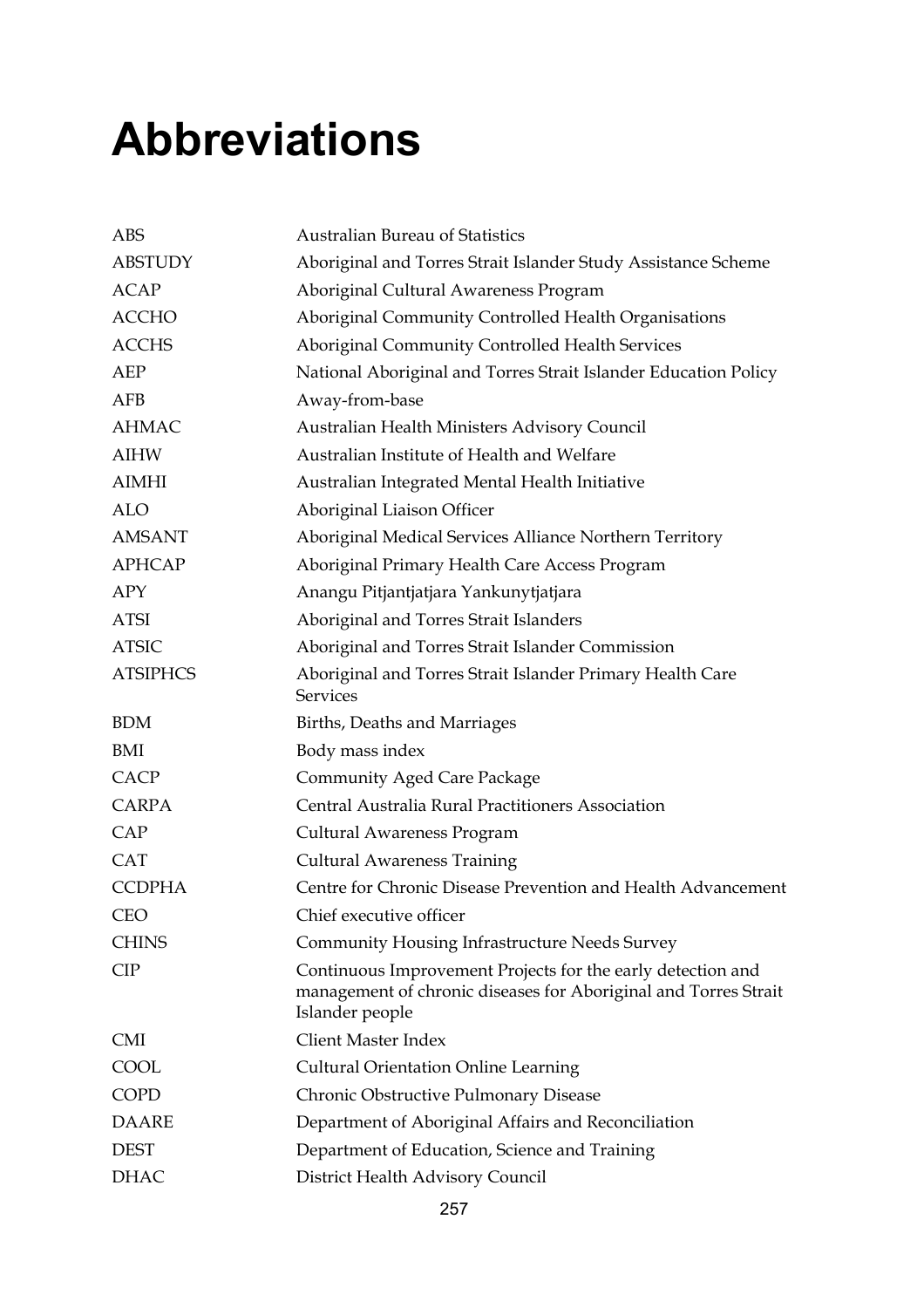| <b>DHCS</b>       | Department of Health and Community Services                                                                                 |
|-------------------|-----------------------------------------------------------------------------------------------------------------------------|
| <b>DoHA</b>       | Australian Government Department of Health and Ageing                                                                       |
| e-DC              | Electronic Death Certificate                                                                                                |
| <b>EEO</b>        | Equal Employment Opportunity                                                                                                |
| <b>EMPHC</b>      | Enhanced Model of Primary Health Care                                                                                       |
| <b>FTE</b>        | <b>Full-Time Equivalent</b>                                                                                                 |
| GP                | <b>General Practitioner</b>                                                                                                 |
| <b>GPC</b>        | Government Purpose Classification                                                                                           |
| <b>HARP</b>       | Hospital Admissions Risk Program                                                                                            |
| Hib               | Haemophilus influenzae type b                                                                                               |
| <b>HIC</b>        | <b>Health Insurance Commission</b>                                                                                          |
| <b>HPF</b>        | Health Performance Framework                                                                                                |
| ICD               | <b>International Classification of Diseases</b>                                                                             |
| ICD-10-AM         | International Statistical Classification of Diseases and Related<br>Health Problems, 10th Revision, Australian Modification |
| <b>IESIP</b>      | Indigenous Education Strategic Initiatives Programme                                                                        |
| <b>IIMS</b>       | <b>Incident Information Management System</b>                                                                               |
| TТ                | <b>Information Technology</b>                                                                                               |
| <b>KHLO</b>       | Koori Hospital Liaison Officer                                                                                              |
| <b>NACCHO</b>     | National Aboriginal Community Controlled Health<br>Organisations                                                            |
| <b>NAGATSIHID</b> | National Advisory Group on Aboriginal and Torres Strait<br>Islander Health Information and Data                             |
| <b>NATSISS</b>    | National Aboriginal and Torres Strait Islander Social Survey                                                                |
| <b>NFWRHS</b>     | North and Far Western Regional Health Service                                                                               |
| <b>NHIMG</b>      | National Health Information Management Group                                                                                |
| <b>NHMRC</b>      | National Health and Medical Research Council                                                                                |
| <b>NNDSS</b>      | National Notifiable Disease Surveillance System                                                                             |
| <b>NPHEP</b>      | National Public Health Expenditure Project                                                                                  |
| <b>NSFATSIH</b>   | National Strategic Framework for Aboriginal and Torres Strait<br>Islander Health                                            |
| <b>OATSIH</b>     | Office for Aboriginal and Torres Strait Islander Health                                                                     |
| Pap               | Papanicolaou (cervical test)                                                                                                |
| <b>PBS</b>        | <b>Pharmaceutical Benefits Scheme</b>                                                                                       |
| PCP               | Primary Care Partnership                                                                                                    |
| <b>PHCAP</b>      | Primary Health Care Access Program                                                                                          |
| PIR               | Patient Information and Recall (System)                                                                                     |
| <b>RBDM</b>       | Registrar of Births, Deaths and Marriages                                                                                   |
| <b>RSE</b>        | Relative Standard Error                                                                                                     |
| <b>SAAHP</b>      | South Australian Aboriginal Health Partnership                                                                              |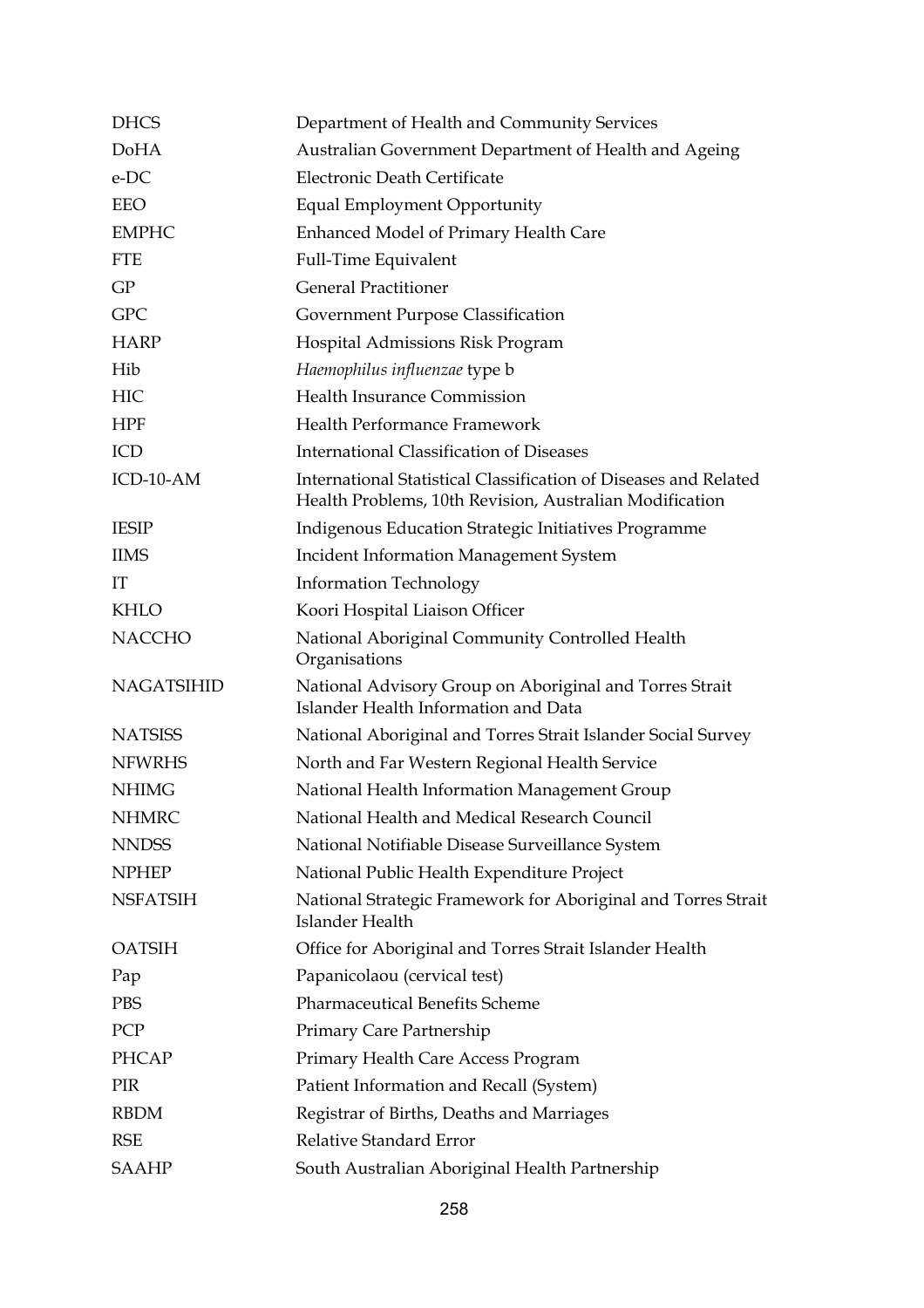| <b>SAR</b>     | Service Activity Reporting                                            |
|----------------|-----------------------------------------------------------------------|
| <b>SCATSIH</b> | Standing Committee on Aboriginal and Torres Strait Islander<br>Health |
| <b>SHCI</b>    | Sharing Health Care Initiative                                        |
| <b>SIMC</b>    | <b>Statistical Information Management Committee</b>                   |
| STI            | Sexually Transmissible infection                                      |
| <b>SWSBSC</b>  | Strong Women, Strong Babies, Strong Culture                           |
| <b>TIP</b>     | Targeted Initiative Program                                           |
| <b>VAED</b>    | Victorian Admitted Episodes Data                                      |
| <b>VCR</b>     | Victorian Cancer Registry                                             |
| <b>VET</b>     | Vocational education and training                                     |
| VicHealth      | Victorian Health Promotion Foundation                                 |
| <b>WIES</b>    | Weighted Inlier Equivalent Separation                                 |
|                |                                                                       |

# **Symbols**

| $\mathfrak{S}$ | Australian dollars, unless otherwise specified |
|----------------|------------------------------------------------|
| $\mathfrak{m}$ | million dollars                                |
| dB             | decibel                                        |
| kg             | kilogram                                       |
| Hz             | hertz                                          |
| kHz            | kilohertz                                      |
| km             | kilometre                                      |
| n.a.           | not available                                  |
| n.p.           | not published due to data quality issues       |
|                | not applicable                                 |
|                | nil or rounded to zero                         |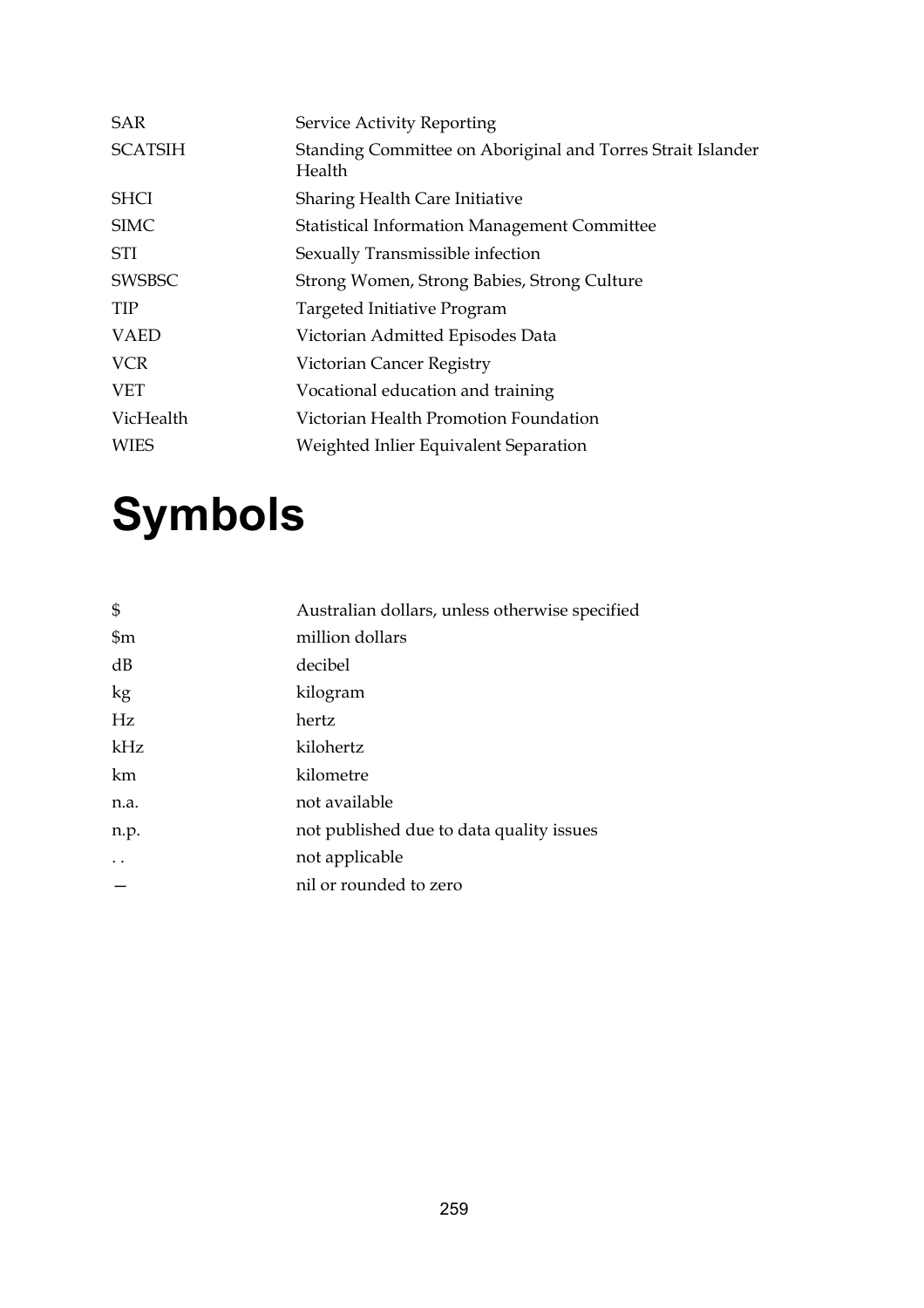### **References**

ABS (Australian Bureau of Statistics) 2002. Housing and infrastructure in Aboriginal and Torres Strait Islander communities, Australia 2001. Cat. No. 4710.0. Canberra: ABS.

ABS 2004a. Deaths 2003. ABS Cat. No. 3302.0. Canberra: ABS.

ABS 2004b. Prisoners in Australia 2004. ABS Cat. No. 4517.0. Canberra: ABS.

ABS & AIHW (Australian Institute of Health and Welfare) 2005. The health and welfare of Australia's Aboriginal and Torres Strait Islander peoples, 2005. ABS Cat. No. 4704.0; AIHW Cat. No. IHW14. Canberra: ABS & AIHW.

AIHW 2005a. Child protection Australia 2003–04. AIHW Cat. No. CWS 24. Canberra: AIHW (Child Welfare Series No. 36).

AIHW 2005b. Expenditures on health services for Aboriginal and Torres Strait Islander people 2001–02. Cat. No. HWE 30. Canberra: AIHW.

AIHW 2005c. Improving the quality of Indigenous identification in hospital separations data. AIHW Cat. No. HSE 101. Canberra: AIHW.

Alberman E 1994. Low birthweight and prematurity. In: Pless IB (ed.). The epidemiology of childhood disorders. New York: Oxford University Press, 49–65.

Barker DJP & Clark 1997. Fetal undernutrition and disease in later life. Reviews of Reproduction 2:105–112.

Government of Canada 2003. The well–being of Canada's young children: Government of Canada Report. Canada: Human Resources Development Canada & Health Canada.

Health Canada 2005. First Nations Comparable Health Indicators. www.hc-sc.gc.ca/fnihspni/pubs/gen/2005-01\_health-sante\_indicat/index\_e.html.

HREOC (Human Rights and Equal Opportunity Commission) 1997. Report of the National Inquiry into the Separation of Aboriginal and Torres Strait Islander Children from Their Families. Commonwealth of Australia.

Menzies R, McIntyre P & Beard F 2004. Vaccine preventable diseases and vaccination coverage in Aboriginal and Torres Strait Islander people, Australia, 1999 to 2002. Communicable Diseases Intelligence 28(1). Canberra: National Centre for Immunisation Research and Surveillance of Vaccine Preventable Diseases.

NHIMG (National Health Information Management Group) 2000. National summary of the 1998 jurisdictional reports against the Aboriginal and Torres Strait Islander Health Performance Indicators. Canberra: AIHW.

NHIMG 2001. National summary of the 1999 jurisdictional reports against the Aboriginal and Torres Strait Islander Health Performance Indicators. Cat. No. IHW 8. Canberra: AIHW.

NHIMG 2003. National summary of the 2000 jurisdictional reports against the Aboriginal and Torres Strait Islander Health Performance Indicators. Cat. No. IHW 10. Canberra: AIHW.

NHMRC (National Health and Medical Research Council) 2001. National evidence based guidelines for the management of type 2 diabetes mellitus: primary prevention, case detection and diagnosis. Sydney: NHMRC.

Preston SH & Hill KJ 1980. Estimating the completeness of death registration, population studies 34:349–66.